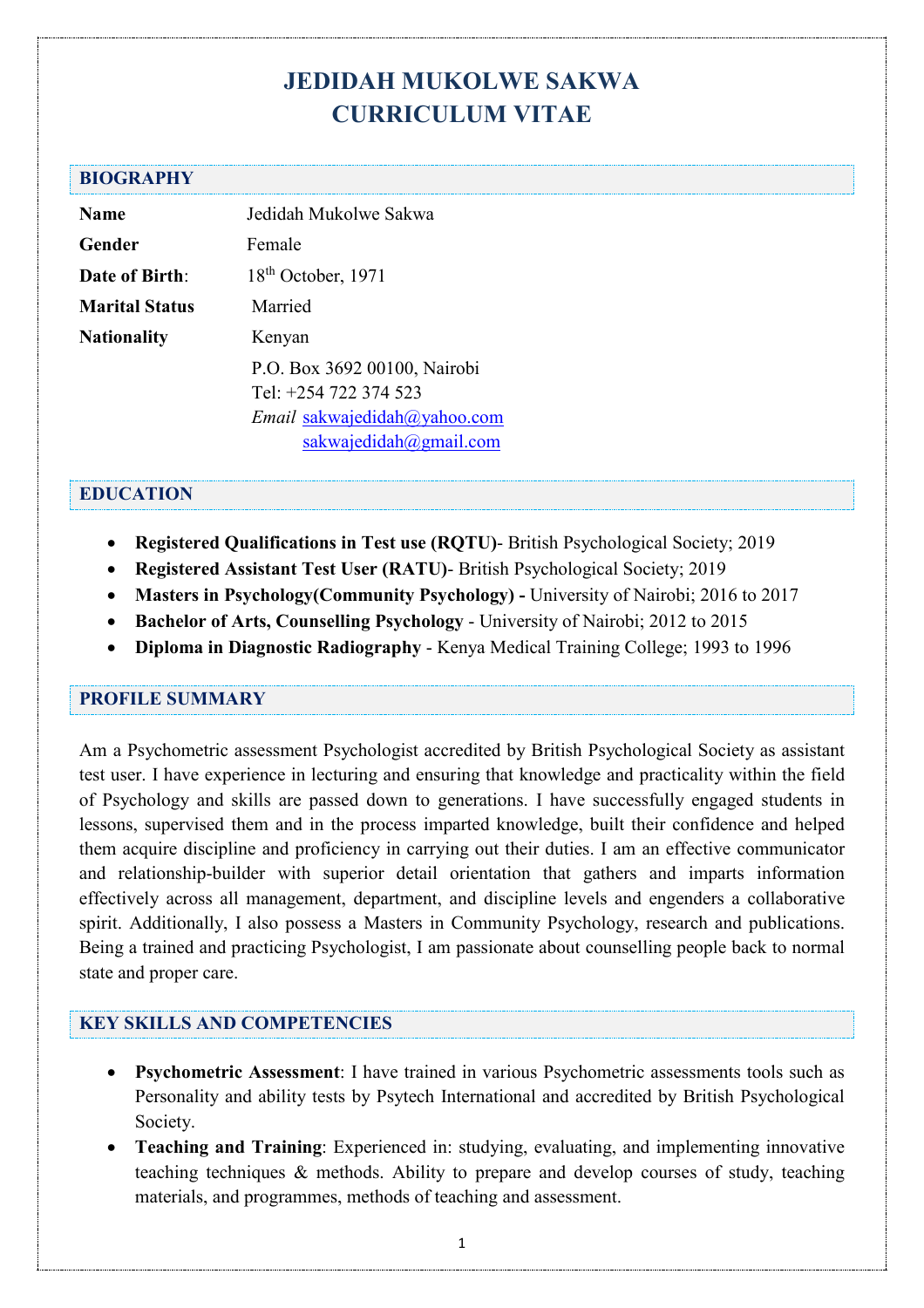- **Lesson Planning:** Excellent ability to plan, prepare and deliver instructional activities that facilitate active learning experiences. Provided a variety of learning materials and resources for use in educational activities, Identified and selected different instructional resources and methods to meet students' varying needs.
- **Assessment and Reporting:** Experienced in; carrying out regular assessment of student performance, assessing and reporting on subject strengths and areas for development at different stages.
- **Mental health management:** Capable of promoting mental health and well-being, and where possible preventing the development of mental health problems, mental illness and suicide by reducing the impact (including the effects of stigma and discrimination), promoting recovery and physical health and encouraging meaningful participation in society.
- **Psychology:** Skilled in providing continuing and comprehensive mental and behavioral health care for individuals and families and communities, training, education and supervising
- **Monitoring and evaluation:** Have some experienced in monitoring and evaluation of programs into community problems.
- **Radiography:** Experienced in providing Radiographic services to patients in general and specialized radiographic rooms such as computerized tomography and magnetic resonance imaging.
- **Leadership and Supervision:** Experienced in leading and managing students, ensuring that they are well mentored towards proper service delivery and creating conducive environment for learning.
- **Organization skills:** Excellent and sound organizational skills, work under pressure and determine priorities to meet deadlines
- **Communication skills:** Ability to understand and relate well with students and professionally with other members of staff ensuring diplomacy and confidentiality is maintained when handling sensitive issues concerning students.
- **ICT competence:** Working knowledge of MS suite, internet and emails.

# **WORK HISTORY**

# **Assistant Test User accreditation by British Psychological Society; 2019 to date Duties and responsibilities**

- Selection of appropriate assessment test for different clients with different Psychological challenges such as Personality and ability assessment tests.
- Administer the tests to clients.
- Analyze the assessment test result for the client.
- Deliver Feedback to clients and Carry out appropriate Psychological Interventions according to the clients' needs based on the test results.
- Do follow-ups as may be required and plan for clients discharge after interventions.

#### **Part time lecturer, September 2018 to December 2018. Jomo Kenyatta University of Agriculture and Technology;**

## **Duties and Responsibilities**

- Preparing lectures in Medical Behavioral science and attend to 40 students 3 hours per week.
- Giving assignments, setting and supervising continuous assessments tests.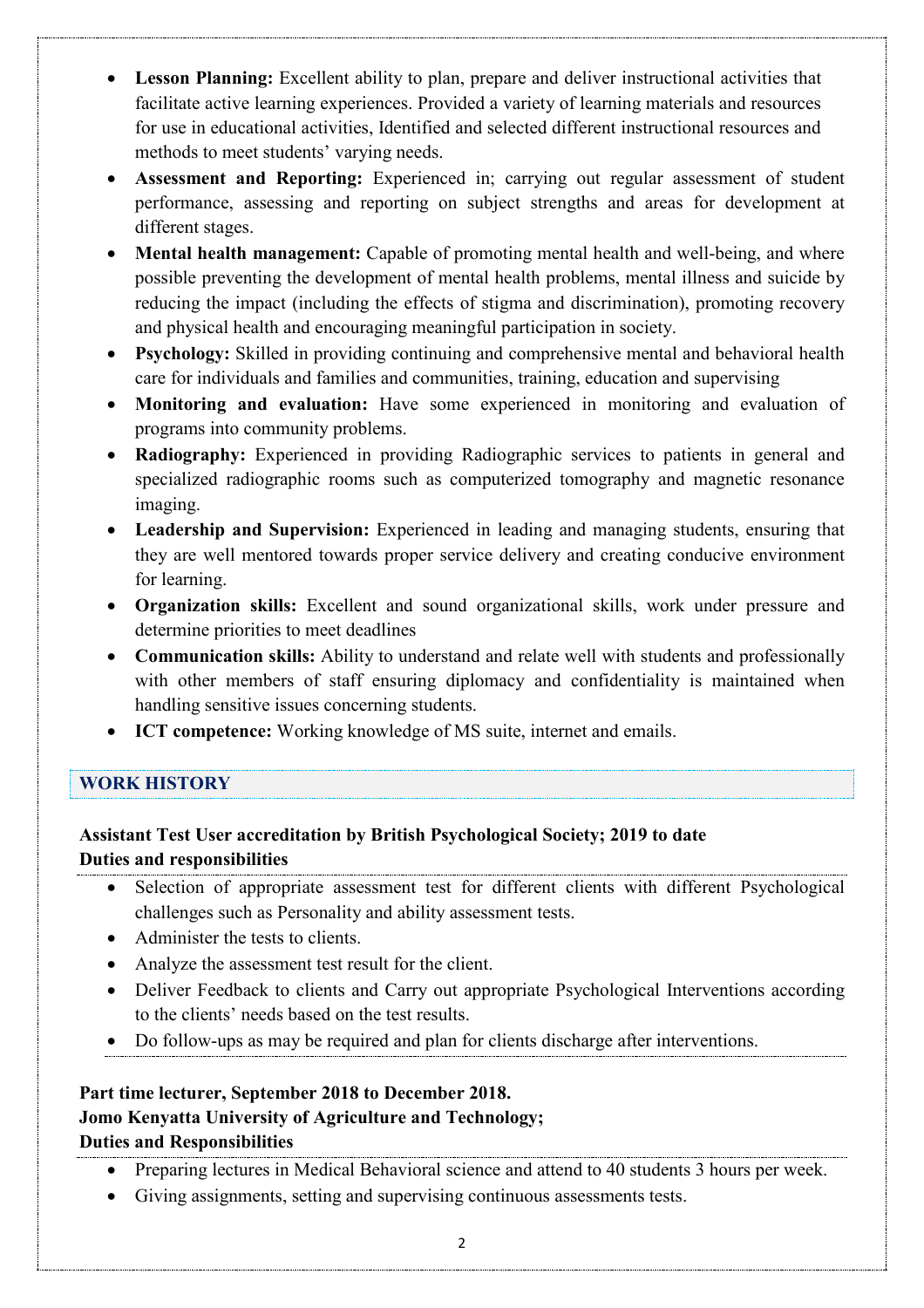- Setting and supervising end of semester examination
- Preparing making scheme for the CATs and examininations set.
- Preparing lecture notes and additional teaching material such as handouts
- Providing guidance to students regarding the subject.

## **Senior Radiographer, March 2010 to date Kenyatta National Hospital Duties and Responsibilities**

- Provided Radiographic services to patients in general and specialized radiographic rooms.
- Organized radiographic work.
- Kept maintenance records of radiographic and photographic equipment and accessories.
- Handled procurement and control of radiographic accessories and consumables.
- Taught and training radiography students for the last 20 years.
- Supervised JKUAT radiography students at clinical area and research projects for 3 students for the last 3 years
- Performed QA/ QC tests and prepare records.
- Researched projects- Collected Data for IAEA project in both KNH and Gertrude's Hospital.
- Guide and counsel junior members of staff and Radiography students
- Promote Occupational safety health and environment initiatives.
- Provide appointments to patients for special examinations.
- Perform specialized examination e.g. Pediatric Radiography, Computerized Tomography, Magnetic Resonance Imaging and Conventional Tomography.
- Handle formulation and implementation of standard operating procedures.
- Organize and made duty Roster for more than 30 radiographers working in 13 Radiographic rooms.
- In- Charge of Pediatric section in our department.
- Coordinate acquisition of consumables from main store.
- Coordinate and plan CPD activities in the department.
- Strengthen Anti-Corruption activities.
- Organized and was a finance officer during International Atomic Energy Agency (IAEA) training on in 2010
- Radiation protection of patients in medical.

#### **Radiographer I, December 2004 to March 2010 Kenyatta National Hospital Duties and Responsibilities**

- Gave appointments to patients for special examinations.
- Performed specialized examination e.g. Pediatric Radiography, Computerized Tomography, Magnetic Resonance Imaging and Conventional Tomography.
- Provided Radiographic services to patients in general and specialized radiographic rooms.
- Organized radiographic work.
- Kept maintenance records of radiographic and photographic equipment and accessories.
- Procurement and control of radiographic accessories and consumables.
- Taught and trained radiography students.
- Performed QA/ QC tests and prepare records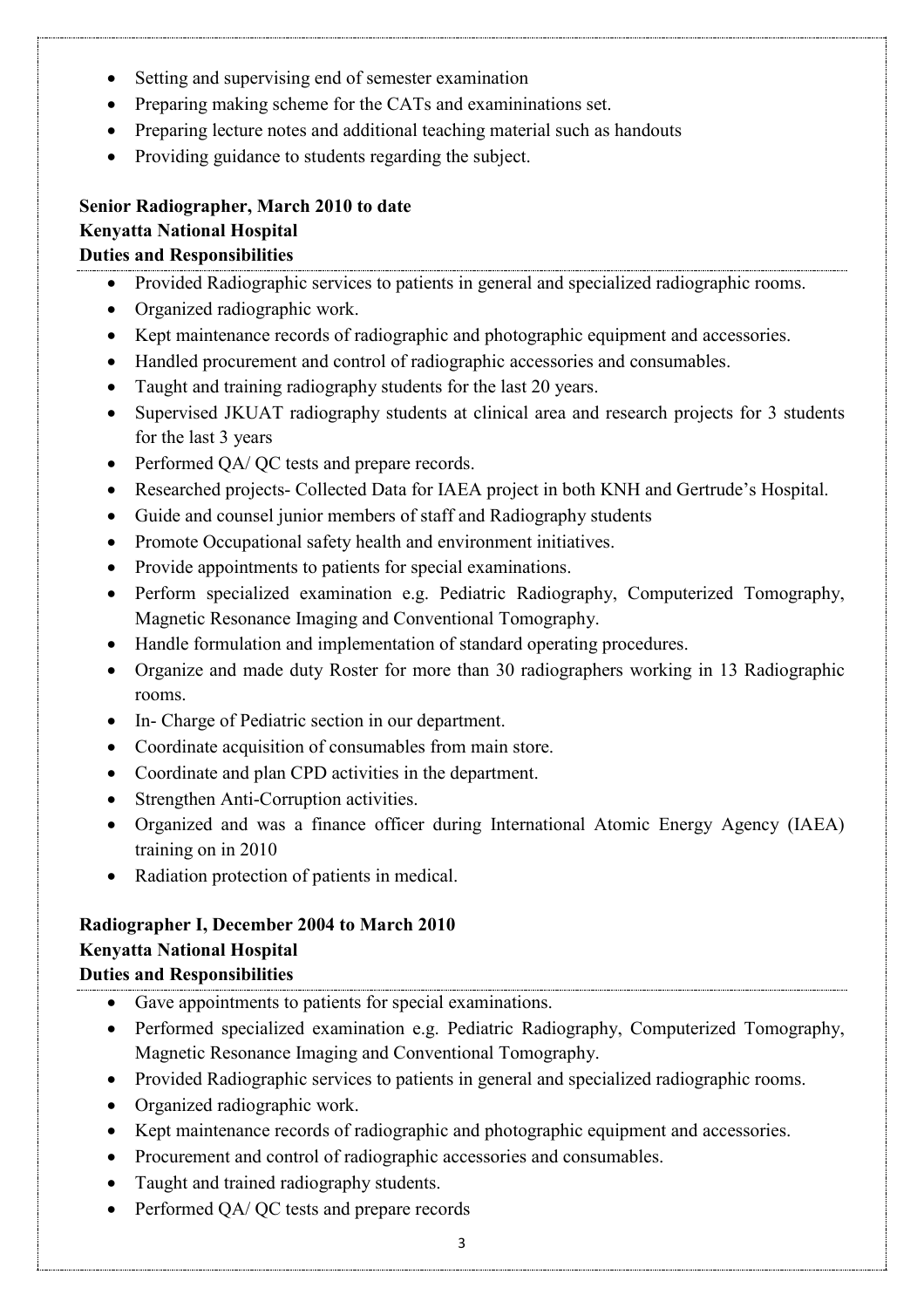## **ADDITIONAL WORK EXPERIENCE**

**Radiographer II** – Kenyatta National Hospital; May 2001 to December 2004 **Radiographer III** - Kenyatta National Hospital; July 1997 to May 2001 **Part Time Senior Radiographer** - Gertrude's Children's Hospital; 1996 to date

## **RESEARCH AND PUBLICATIONS**

- Co-authored and published a paper on Patient radiation exposure during general fluoroscopy examinations in 2014- *Journal of applied clinical medical physics*.15 (2):4555. DO1.10.1120/Jacmp.v1512.4555
- Carried out a research on students' and teachers' understanding of menstrual cycle in Navakholo Sub County, Kakamega County Kenya during my master degree in Community Psychology in which two papers have already been published as follows:
- Assessment of Students' Understanding of menstrual Cycle in Navakholo Sub County, Kakamega County Kenya (2018) International Journal of Learning and Development, Macrothink Institute ISSN 2164-4063 vol 8: no.3 http://ijld.macrothink.org
- Teachers' Understanding of Menstrual Cycle in Navakholo Sub-County, Kakamega County, Kenya (In progress) for publication with International Journal of Learning and Development, Macrothink Institute [http://ijld.macrothink.org](http://ijld.macrothink.org/)

## **PRESENTATIONS AND WORKSHOPS**

- Attended international development evaluation conference in December 2017 and did a panel presentation on Behaviour Science Aspects of Climate Change[CC] in Mexico
- Attended 2017 African Evaluation Association International Conference in which I presented a strand in a group of five together with our lead author on Human Nature and Pre-Disposition and Sustainable Development goals [SDGs]: The Psychological Link - Kampala, Uganda from 27-31 March 2017.
- Programme Development and Evaluation September to December 2016
- Attended KNH-UON symposium on Complementary and Alternative medicines; 26th May, 2016.
- Presented a paper on anxiety level among patients waiting to undergo diagnostic radiological examinations during Radiology Afro safe symposium at Kenyatta National Hospital; 5th November 2015
- Attended KNH-UON symposium on Responding to the national alcoholism crisis; 11th September, 2015.
- Monitoring and Evaluation Training at Kenyatta National Hospital in August, 2014
- Attended a Radiographers' conference and presented a paper on Comparison of screen-film radiography to digital and computed radiography October, 2012.
- Prepared and presented a paper on the Role of imaging in Trauma in children at Gertrude's Children's Hospital –January 2012.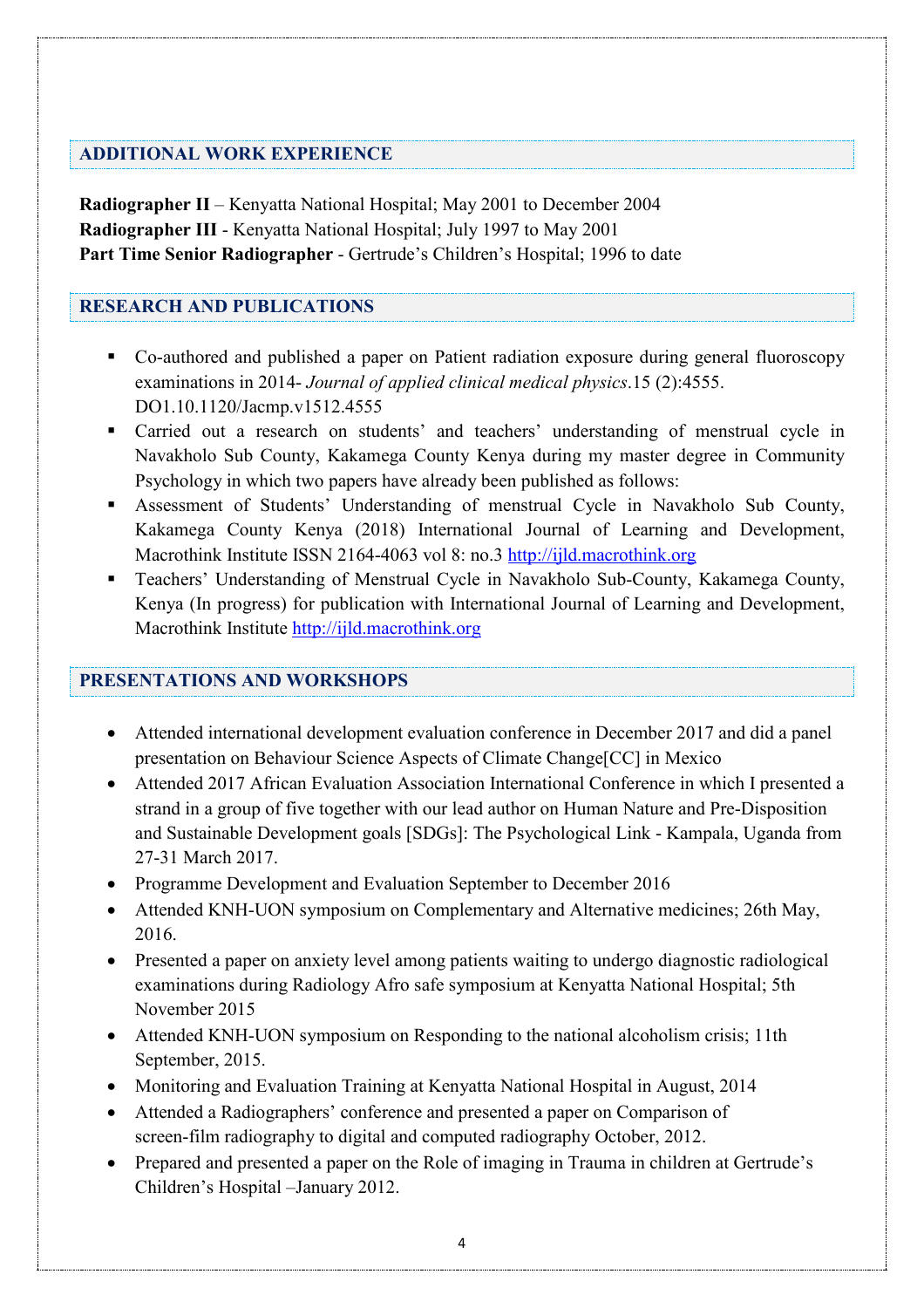- Prepared and presented a paper on Imaging in Genito-Urinary diseases in children- November 2011.
- Attended a workshop on management and professional ethics-May 2009 in Nyeri.
- Prepared and presented a paper on Children's Special needs when performing Radiographic examinations during Radiographers scientific conference on Broadening radiography spectrum- May 2006.
- Prepared and presented a paper on children are a lot harder to mend during Pan African Congress of Radiology and Imaging conference- August 2003.
- Attended Pan African of Radiology and Imaging Conference August 2001.
- Attended a scientific conference on Quality Assurance –November 1998.
- Attended X-Ray Centenarial conference on a New Kind of Ray November 1995.

#### **OTHER TRAININGS**

- CT and MRI for daily use seminar March 2011.
- Training on Dose Assessment Dose Management in Diagnostic and Interventional Radiology Italy –March 2009.
- Activating a service oriented attitude December 2008.
- MRI observation and hands on training at Vejle hospital Denmark Feb- March 2008.
- Brilliance 16 CT application training October 2007.
- Quality customer service skills training June and July 2007.
- General management course for middle level managers April 2007.
- Customer care course March 2006.
- MRI application training January to February 2006.
- Quality wise training August 2004.
- New trends in radiography seminar January 2004.
- Musculoskeletal Radiology seminar November 2002.
- Computer operations course October 2000.
- Basic life support (BLS) October 1998.
- Counseling awareness February 1998.

#### **AFFILIATIONS AND ASSOCIATONS**

- Member of British Psychological Society
- Member of Evaluation Society of Kenya (ESK)
- Member of Kenya Counsellors and Psychologists Association (KCPA)
- Member of Kenya Society of Radiography (SORK).
- Member of Pan African Congress of Radiology and Imaging (PACORI).

## **REFEREES**

1. **Dr. Luke Odiemo**

Department of Psychology University of Nairobi Tel: +254 722 310 622 *Email*: [Lukke7@gmail.com](mailto:Lukke7@gmail.com)